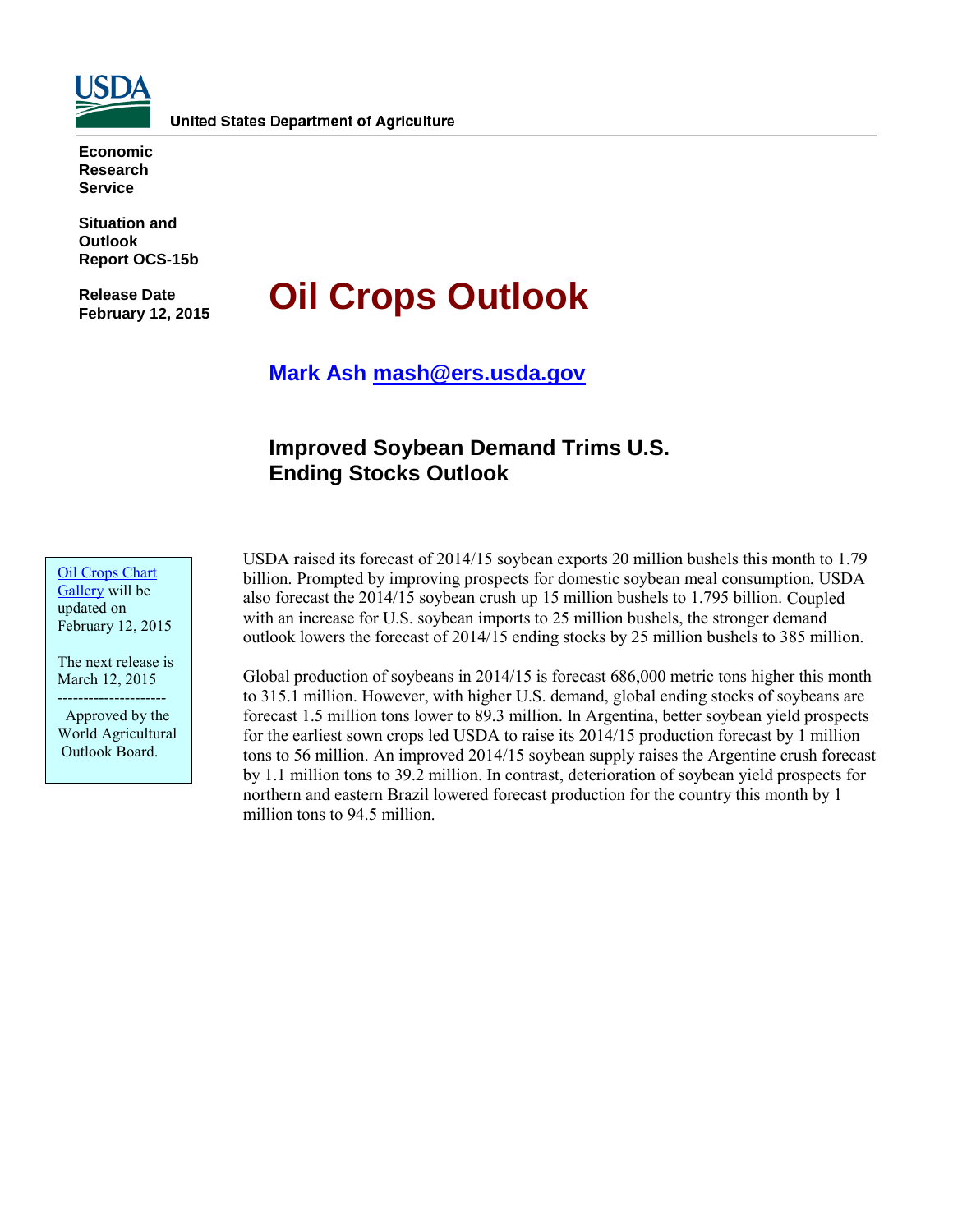## **Domestic Outlook**

## *U.S. Soybean Exports Stay Robust as Outlook for Crushing Brightens*

In January, U.S. export inspections of soybeans slowed moderately to 264 million bushels from 303 million in December. Still, this set a record for January soybean shipments. Cumulative export inspections for September-January were up 19 percent (or 223 million bushels) from the record 2013/14 pace. USDA raised its forecast of 2014/15 soybean exports this month to 1.79 billion bushels, up from last month's forecast of 1.77 billion and the 2013/14 total of 1.65 billion. A sharp decline in outstanding export commitments, particularly to top-importer China, signals that more seasonal slowing is ahead.

Strong domestic use of soybeans is also likely to continue into autumn. USDA forecast the 2014/15 soybean crush up 15 million bushels this month to 1.795 billion. The higher crush forecast was prompted by improving prospects for domestic soybean meal consumption. Last fall, high meat prices encouraged livestock and poultry producers to keep more breeding animals. The expected expansion of livestock and poultry output would boost 2014/15 domestic soybean meal consumption to 30.5 million short tons, compared to 30.2 million last month.

The bright outlook for domestic use of soybean meal is supporting prices. The January average price for soybean meal in central Illinois (\$380 per short ton) fell to its lowest level in nearly 3 years. Nonetheless, that price level is not as low as earlier anticipated, considering the large surplus of soybeans. The 2014/15 soybean meal price is now expected to average \$350-\$390 per short ton—up from \$340- \$380 last month but well below the 2013/14 average of \$490.

U.S. imports of soybeans have also been stronger than anticipated, particularly from Canada and India (a supplier of organic soybeans). Soybean imports for 2014/15 are unlikely to approach last year's record level, when a summer surge helped stave off an early depletion of stocks. Even so, imports this year are forecast 10 million bushels higher to 25 million. Coupling the increase for soybean imports with a stronger demand outlook lowers the forecast of 2014/15 ending stocks by 25 million bushels to 385 million.

Despite a higher soybean crush, 2014/15 soybean oil production is forecast up only marginally from last month. Extraction rates for soybean oil this year have been below average and could fall to a 5-year low for the whole season. A brisk processing pace and lower oil content of this year's soybean crop are responsible for the reduction in oil yields. Domestic availability of soybean oil in 2014/15 is also buoyed by a slightly lower export forecast, which is trimmed 50 million pounds to 2.05 billion. Given the lower prices of soybean oil this year, the pace of export sales has slowed more quickly than anticipated. Export competition from Argentina is likely to rebound this year.

The outlook for season-ending stocks of soybean oil has edged above 1.5 billion pounds, well above beginning stocks at 1.17 billion. Central Illinois soybean oil prices extended an ongoing decline into January by dipping to 32.3 cents per pound from the December average of 32.6 cents. USDA lowered the forecast of the 2014/15 average price to 30-34 cents per pound from 31-35 cents last month.

> $\mathcal{D}$ *Oil Crops Outlook/OCS-15b/February 12, 2015*  Economic Research Service, USDA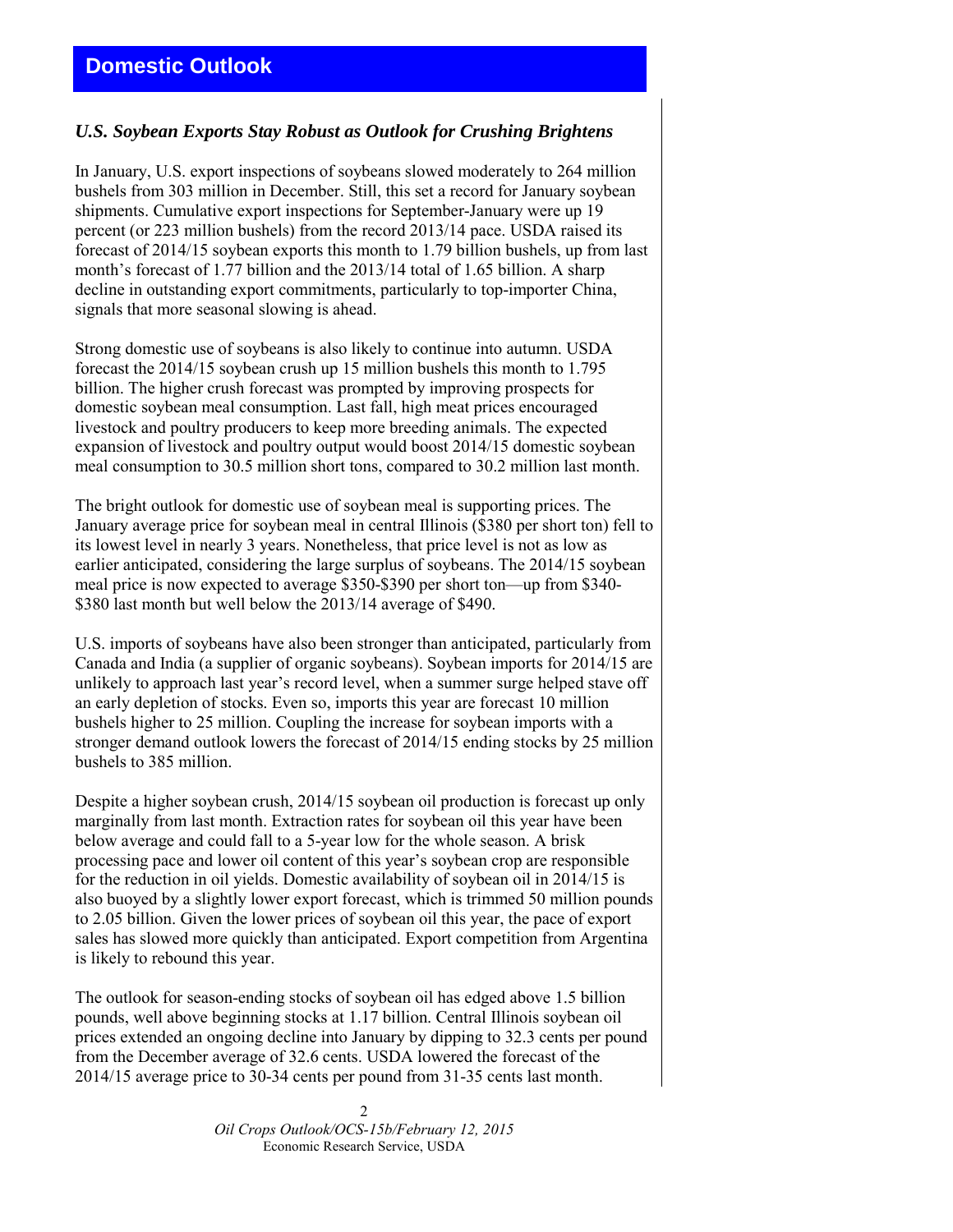## **International Outlook**

#### *Argentine Soybeans Benefit from Ample Moisture*

Global production of soybeans in 2014/15 is forecast 686,000 metric tons higher this month to 315.1 million. Higher production estimates for Argentina, China, Ukraine, and Russia more than offset a crop reduction for Brazil. However, with higher U.S. demand, global ending stocks of soybeans were forecast 1.5 million tons lower to 89.3 million.

In Argentina, nearly three-fourths of the country's soybeans are currently at or beyond the blooming stage. Excellent crop conditions prevail, with cumulative precipitation since September 25-50 percent above average throughout the main soybean-growing region. Also, the growing season has not been compromised by extreme temperatures so far. Except for a minor production area in the southern part of Buenos Aires Province, soil moisture levels are almost uniformly favorable. Better Argentine yield prospects for the earliest sown soybean crops led USDA this month to raise its 2014/15 production forecast by 1 million tons to 56 million.

Soybean demand by Argentine processors is being aided by lower competition from Indian soybean meal exports. Argentina's soybean crush was forecast 1.1 million tons higher this month to 39.2 million, an 8-percent increase from 2013/14. The additional output of soybean meal is forecast this month to raise 2014/15 exports by 1 million tons to 28.8 million. Argentine soybean oil exports could also rebound this year to 4.5 million tons from 4.1 million in 2013/14.

#### *Dryness Trims Soybean Yields in Brazil*

Brazil's major soybean growing region in the Center-West and the South has generally received average to above-average precipitation this season. Since mid-December, however, rainfall has been sparse over northern and eastern parts of the country. Affected States include Goias, Minas Gerais, Bahia, and Maranhao, where 18-20 percent of Brazil's soybean area is located. Deterioration of 2014/15 soybean yield prospects for these areas contributed to a 1-million-ton reduction in USDA's production forecast this month to 94.5 million tons. The entire reduction is seen tempering an increase in September 2015 stocks compared to a year earlier.

#### *Area Declines Seen Reducing Indian Oilseed Production*

Production incentives for Indian oilseeds are being eroded by declining prices for imported vegetable oils, which are down to a 6-year low. Indian rapeseed area concentrated in the northern part of the country—fell 7 percent in 2014/15 to 6.6 million hectares. With a lower area for harvest, average Indian yields for rapeseed may produce a 2014/15 crop of 6.85 million tons—down from the previous forecast of 7.5 million. A lower rapeseed crush in Indian would trim exports of rapeseed meal. Higher Indian imports of rapeseed oil are anticipated to partly make up for a deficit in domestic production.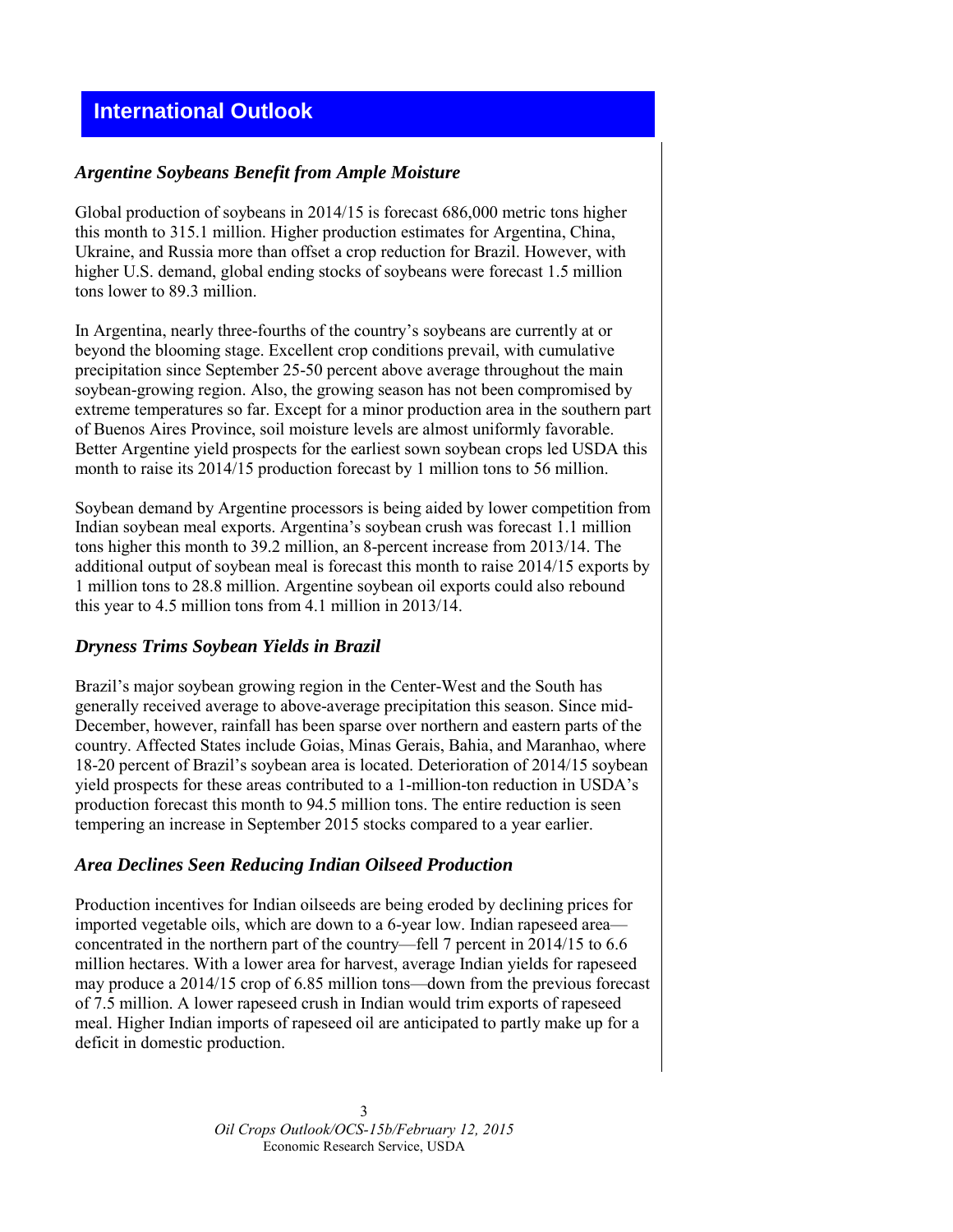For more than a decade, Indian farmers have gradually shifted from growing peanuts to competing crops. India's main crop of peanuts is produced during the monsoon (or kharif) season, and was already harvested last fall. In northern India, farmers follow up with a second crop that is grown during the dry (or rabi) season. Nearly final data on sown area for this second part of the 2014/15 crop indicate that total peanut area is no higher than 4.6 million hectares. That is 200,000 hectares lower than last month's forecast and 15 percent less than in 2013/14. Thus, the final estimate of Indian peanut production for 2014/15 is seen 200,000 tons lower this month to 4.8 million. Domestic use of peanuts is forecast 150,000 tons lower while Indian peanut exports may decline another 50,000 tons to 475,000 tons.

Similarly, sown area for sunflowerseed in India is seen declining 13 percent in 2014/15 to 650,000 hectares. Indian sunflowerseed production for 2014/15 is now forecast down to 600,000 tons from 670,000 in 2013/14. With the smallest harvest since 1988/89, a decline in sunflowerseed crushing is inevitable.

Despite a 19-percent decline in Indian soybean meal prices from a year ago, exports are still uncompetitive due to low supplies, steady growth in domestic use, and formidable foreign competition. Compared to a year earlier, Indian soybean meal exports for October 2014-January 2015 have slumped 71 percent. That represents the country's poorest export performance for the commodity in 24 years. The odds for improvement are dim as this 4-month period usually accounts for 40-50 percent of India's seasonal trade in soybean meal. The traditional import markets for soybean meal in Asia and the Middle East include Thailand, South Korea, Japan, Indonesia, Philippines, Vietnam, and Iran. Steady import growth is occurring for each of these countries, but Indian shipments to all of them have tumbled. USDA lowered its 2014/15 forecast for Indian soybean meal exports by 300,000 tons this month to 2.25 million. The deficit in Indian trade can be more than offset by shipments from the United States, Argentina, Brazil, and even China.

#### *Flooding Disrupts Malaysian Palm Oil Production*

The eastern coast of peninsular Malaysia endured major flooding in December following torrential rains in the region. According to the Malaysian Palm Oil Board, flooding affected approximately 18 percent of the country's total oil-palm area. Obstruction and damage to transportation infrastructure prevented harvesting and delivery of palm fruit bunches to oil mills. As a result, Malaysian palm oil output in December plunged 22 percent from November. January production was down sharply, as well. Transportation difficulties could persist indefinitely. On this basis, USDA lowered its forecast of 2014/15 palm oil production in Malaysia by 750,000 tons to 20.5 million.

Lower supplies are seen reducing Malaysian industrial use of palm oil by 250,000 tons for 2014/15. Palm oil ending stocks are forecast 500,000 tons lower to 2 million. Despite the production losses, a sustained rally in Malaysian palm oil prices is unlikely. The near-term impact on global trade is minimal, as there are ample supplies of Indonesian palm oil. The crude petroleum market, which is linked to palm oil through the biodiesel market, has grown resistant to a price increase. In an attempt to support prices, Malaysia has continued an export tax waiver on crude palm oil.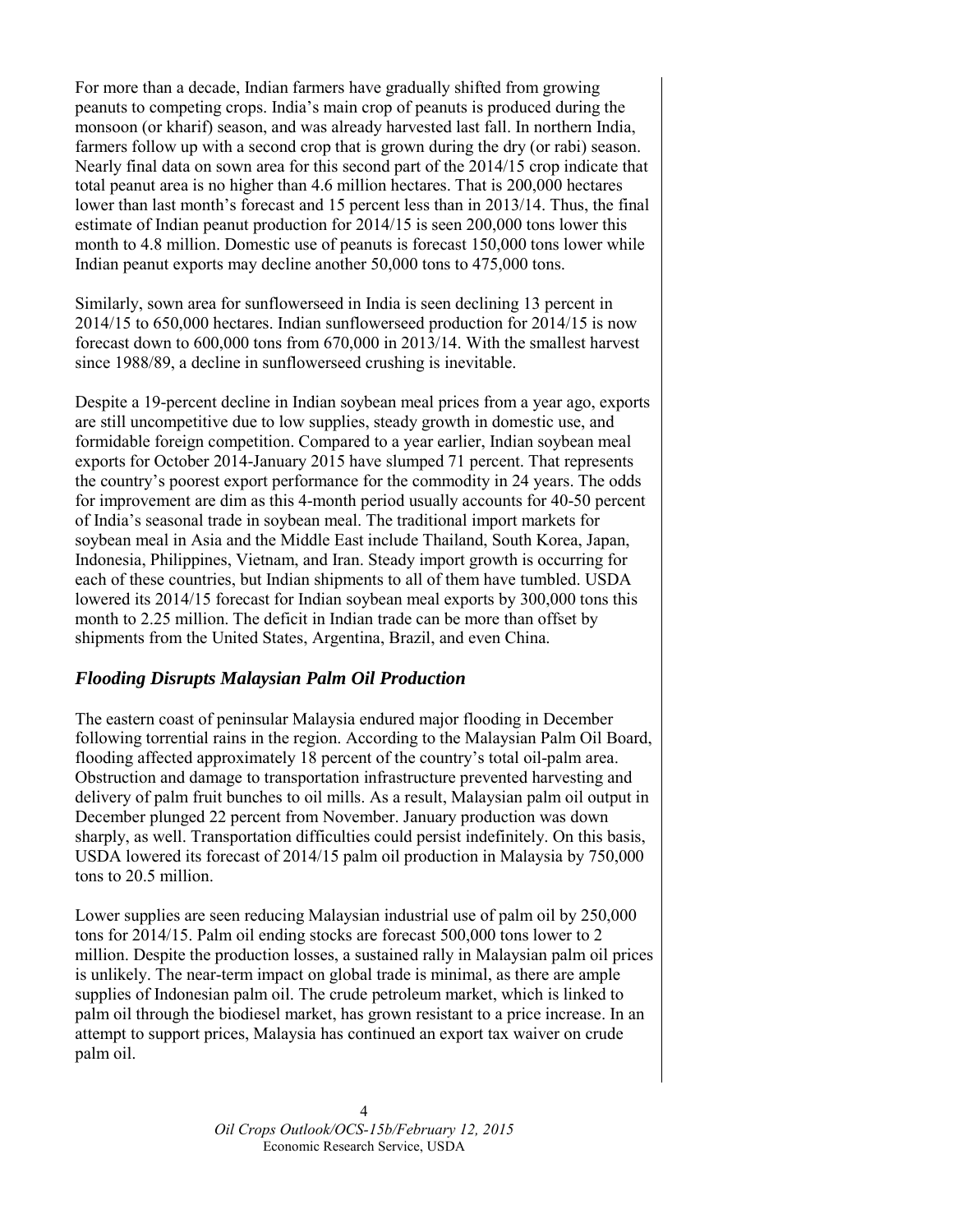Market leader Indonesia faces similar market forces, where making palm oil-based biodiesel became economically unviable. Ambitious increases in mandatory domestic blending were rendered ineffective by a plummet in diesel costs well below the price of biodiesel. Also, export markets for Indonesian biodiesel have shrunk since 2013 following higher import duties imposed by the European Union. Other import markets for biodiesel are much smaller and have not offset the lost European trade. In response, the Government of Indonesia this month approved a near-tripling of its biodiesel blending subsidy. This action would help restore the Indonesian industry's profitability and shore up production for domestic use.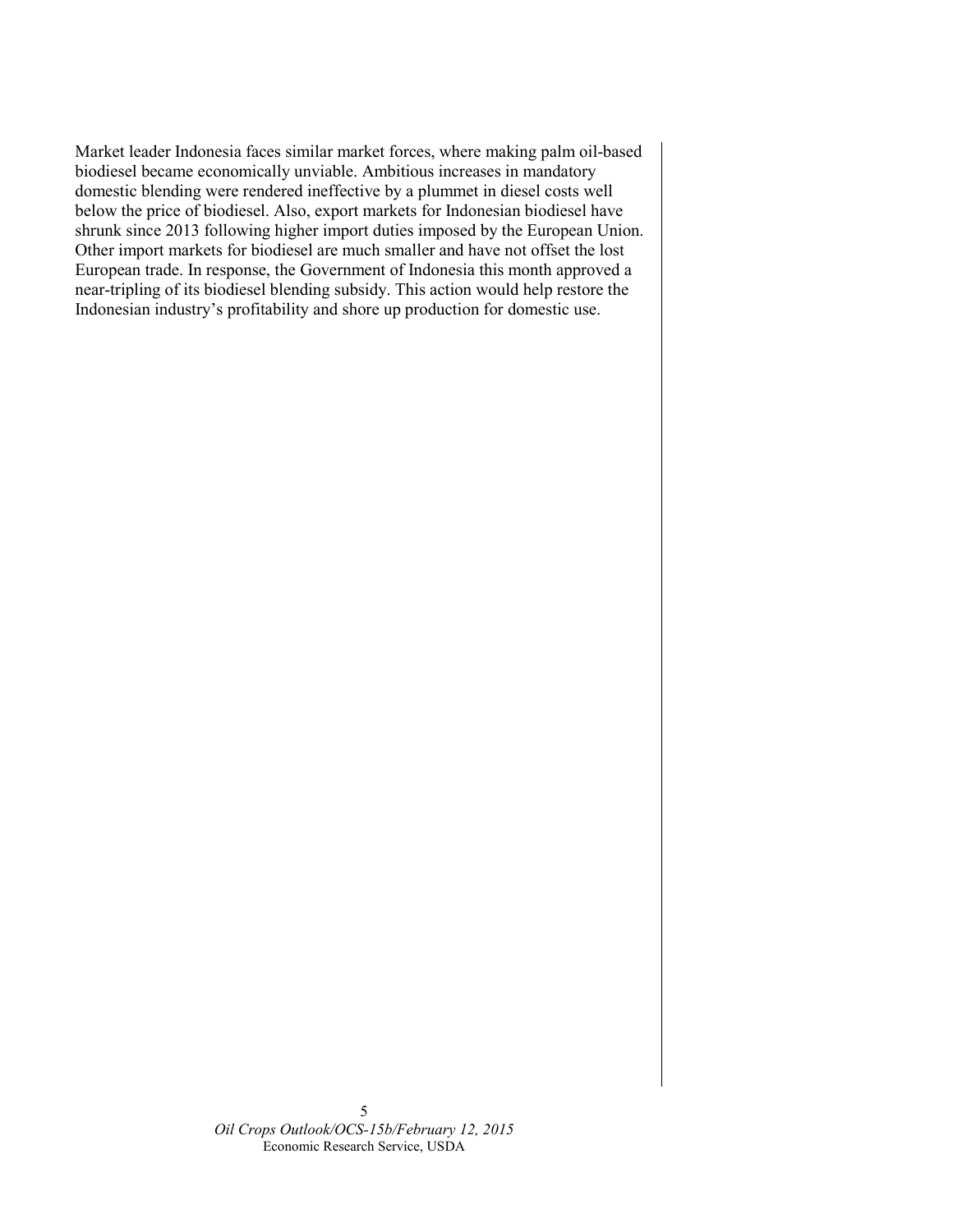#### **Contact Information**

Mark Ash, 202-694-5289, mash@ers.usda.gov Verna Daniels, (202) 694-5301, vblake@ers.usda.gov

#### **Subscription Information**

Subscribe to ERS e-mail notification service at http://www.ers.usda.gov/subscribe-to-ers-e-newsletters.aspx to receive timely notification of newsletter availability. Printed copies can be purchased from the USDA Order Desk by calling 1-800-363-2068 (specify the issue number)

To order printed copies of the five field crop newsletters—cotton and wool, feed, rice, oil crops, and wheat—as a series, specify series SUB-COR-4043

*Oil Crops Monthly Tables, (http://www.ers.usda.gov/publications/ocs-oil-cropsoutlook/)* 

*Oil Crops Chart Gallery, (http://www.ers.usda.gov/data-products/chart-gallery.aspx)* 

#### *Data*

Monthly tables from Oil Crops Outlook are available in Excel (.xls) spreadsheets at http://www.ers.usda.gov/publications/ocs-oil-crops-outlook/. These tables contain the latest data on the production, use, imports, exports, prices, and textile trade of cotton and other fibers.

#### *Recent Report*

Estimating the Substitution of Distillers' Grains for Corn and Soybean Meal in the U.S. Feed Complex http://www.ers.usda.gov/media/236568/fds11i01\_2\_.pdf.

Corn-based dry-mill ethanol production and that of its coproducts—notably distillers'dried grains with soluble (DDGS)—has surged in the past several years. The U.S. feed industry has focused on the size of this new feed source and its impact on the U.S. feed market, particularly the degree that DDGS substitute for corn and soybean meal in livestock/poultry diets and reduce ethanol's impact on the feed market. This study develops a method to estimate the potential use of U.S. DDGS and its substitutability for corn and soybean meal in U.S. feed rations.

## *Related Websites*

Oil Crops Outlook, http://usda.mannlib.cornell.edu/MannUsda/viewDocumentInfo.do?documentID=1288 WASDE, http://usda.mannlib.cornell.edu/MannUsda/viewDocumentInfo.do?documentID=1194 Oilseed Circular, http://www.fas.usda.gov/oilseeds\_arc.asp Soybeans and Oil Crops Topic, http://www.ers.usda.gov/topics/crops/soybeans-oil-crops.aspx

The U.S. Department of Agriculture (USDA) prohibits discrimination in all its programs and activities on the basis of race, color, national origin, age, disability, and, where applicable, sex, marital status, familial status, parental status, religion, sexual orientation, genetic information, political beliefs, reprisal, or because all or a part of an individual's income is derived from any public assistance program. (Not all prohibited bases apply to all programs.) Persons with disabilities who require alternative means for communication of program information (Braille, large print, audiotape, etc.) should contact USDA's TARGET Center at (202) 720-2600 (voice and TDD). To file a complaint of discrimination write to USDA, Director, Office of Civil Rights, 1400 Independence Avenue, S.W., Washington, D.C. 20250-9410 or call (800) 795- 3272 (voice) or (202) 720-6382 (TDD). USDA is an equal opportunity provider and employer.

### **E mail Notification**

Readers of ERS outlook reports have two ways they can receive an e-mail notice about release of reports and associated data.

• Receive timely notification (soon after the report is posted on the web) via USDA's Economics, Statistics and Market Information System (which is housed at Cornell University's Mann Library). Go to [http://usda.mannlib.cornell.edu/](http://usda.mannlib.cornell.edu/MannUsda/aboutEmailService.do) [MannUsda/aboutEmailService.do](http://usda.mannlib.cornell.edu/MannUsda/aboutEmailService.do) and follow the instructions to receive e-mail notices about ERS, Agricultural Marketing Service, National Agricultural Statistics Service, and World Agricultural Outlook Board products.

• Receive weekly notification (on Friday afternoon) via the ERS website. Go to http://www.ers.usda.gov/subscrib e-to-ers-e-newsletters.aspx and follow the instructions to receive notices about ERS outlook reports, Amber Waves magazine, and other reports and data products on specific topics. ERS also offers RSS (really simple syndication) feeds for all ERS products. Go to http://www.ers.usda.gov/rss/ to get started.

6 *Oil Crops Outlook*/*OCS-15b/February 12, 2015* Economic Research Service, USDA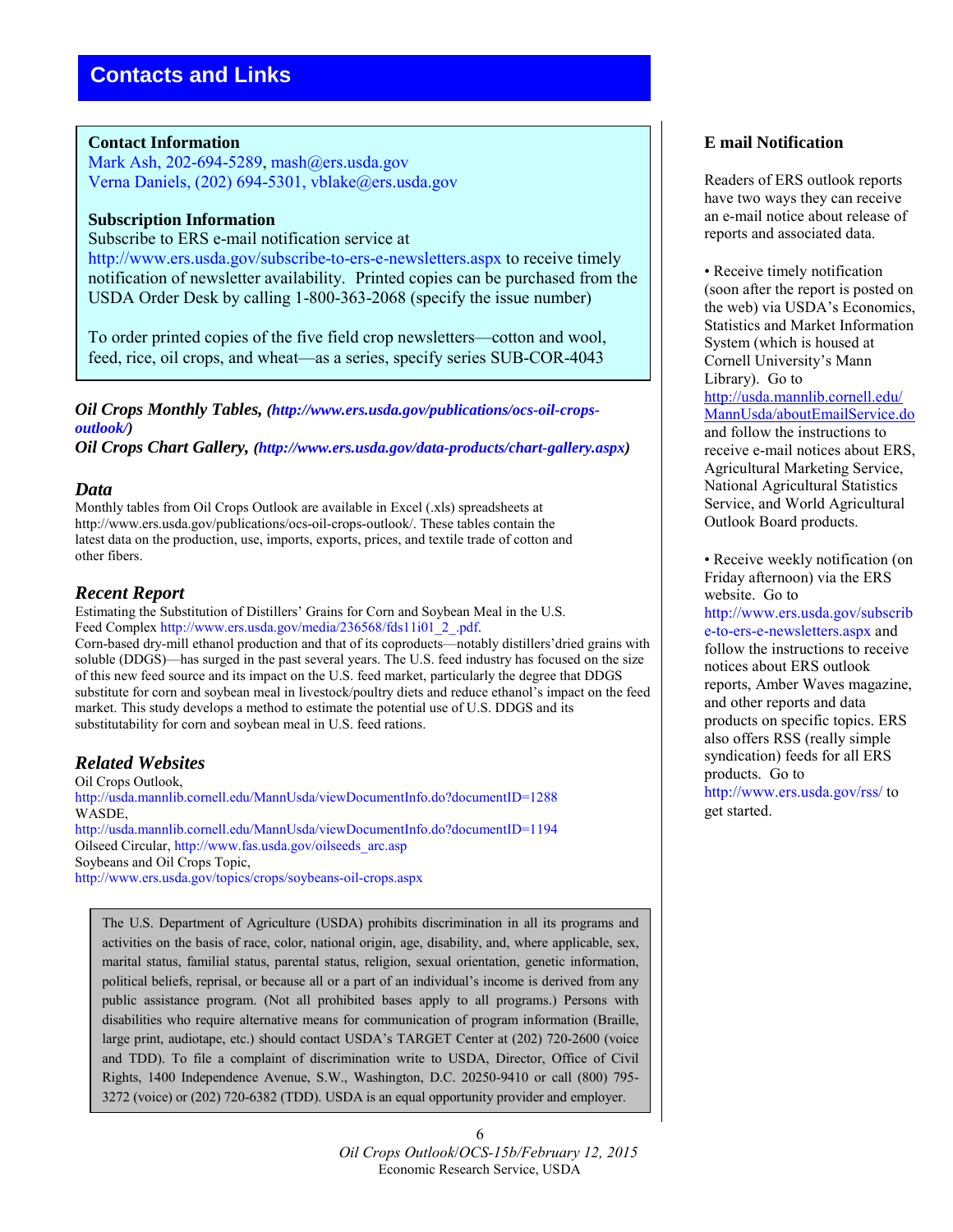## **Tables**

| Ending          |
|-----------------|
| stocks<br>Total |
|                 |
| 141<br>3.111    |
| 92<br>3.478     |
| 385<br>3.701    |
|                 |

#### Soybeans: Quarterly U.S. supply and disappearance

|                    |           | Supply             |      |         |                      | Use            |         |         |
|--------------------|-----------|--------------------|------|---------|----------------------|----------------|---------|---------|
|                    | Beginning |                    |      |         | Crush, seed          |                |         | Ending  |
|                    | stocks    | Production Imports |      | Total   | & residual           | <b>Exports</b> | Total   | stocks  |
|                    |           |                    |      |         | --Million bushels--- |                |         |         |
| 2013/14            |           |                    |      |         |                      |                |         |         |
| September-November | 140.6     | 3,358.0            | 7.5  | 3.506.0 | 675.8                | 676.6          | 1.352.4 | 2,153.6 |
| December-February  | 2,153.6   | $---$              | 8.4  | 2.162.0 | 448.0                | 720.2          | 1,168.2 | 993.8   |
| March-May          | 993.8     | $---$              | 18.6 | 1,012.4 | 414.9                | 192.5          | 607.4   | 405.0   |
| June-August        | 405.0     | $---$              | 37.3 | 442.3   | 292.9                | 57.4           | 350.3   | 92.0    |
| Total              |           | 3.358.0            | 71.7 | 3.570.2 | 1,831.6              | 1,646.7        | 3,478.2 |         |
| 2014/15            |           |                    |      |         |                      |                |         |         |
| September-November | 92.0      | 3.968.8            | 7.5  | 4.068.3 | 720.3                | 824.4          | 1.544.7 | 2.523.7 |

<sup>1</sup> Estimated. <sup>2</sup> Forecast. Note: 1 metric ton equals 36.744 bushels and 1 acre equals 2.471 hectares.<br>Sources: USDA, National Agricultural Statistics Service, Crop Production and Grain Stocks and U.S. Department of Comme *Foreign Trade Statistics.*

| Table 2--Sovbean meal: U.S. supply and disappearance |        |                    |        |        |          |                |        |        |  |  |
|------------------------------------------------------|--------|--------------------|--------|--------|----------|----------------|--------|--------|--|--|
|                                                      |        |                    | Supply |        |          | Disappearance  |        |        |  |  |
| Year beginning Beginning                             |        |                    |        |        |          |                |        | Ending |  |  |
| October 1                                            | stocks | Production Imports |        | Total  | Domestic | <b>Exports</b> | Total  | stocks |  |  |
|                                                      |        | 1.000 short tons   |        |        |          |                |        |        |  |  |
| 2012/13                                              | 300    | 39.875             | 245    | 40.420 | 28.969   | 11.176         | 40.145 | 275    |  |  |
| $2013/14$ <sup>1</sup>                               | 275    | 40.685             | 336    | 41.296 | 29.496   | 11.550         | 41.046 | 250    |  |  |
| $2014/15^2$                                          | 250    | 43.100             | 250    | 43.600 | 30.500   | 12.800         | 43.300 | 300    |  |  |

<sup>1</sup> Estimated. <sup>2</sup> Forecast. Note: 1 metric ton equals 1.10231 short tons.

Source: USDA, World Agricultural Outlook Board, *World Agricultural Supply and Demand Estimates.*

| Table 3--Soybean oil: U.S. supply and disappearance |
|-----------------------------------------------------|
|                                                     |

|                        |           |                    | Supply |        | Disappearance  |           |        |                |        |        |
|------------------------|-----------|--------------------|--------|--------|----------------|-----------|--------|----------------|--------|--------|
| Year beginning         | Beginning | Production Imports |        | Total  |                | Domestic  |        | <b>Exports</b> | Total  | Ending |
| October 1              | stocks    |                    |        |        | Total          | Biodiesel | Food   |                |        | stocks |
|                        |           |                    |        |        | Million pounds |           |        |                |        |        |
| 2012/13                | 2.540     | 19.820             | 196    | 22.556 | 18,686         | 4,689     | 13.997 | 2.164          | 20.851 | 1.705  |
| $2013/14$ <sup>1</sup> | 1.705     | 20.130             | 165    | 22.000 | 18,958         | 4,950     | 14.008 | 1.877          | 20.835 | 1.165  |
| $2014/15^2$            | 1.165     | 20.580             | 160    | 21,905 | 18,350         | 4.700     | 13,650 | 2.050          | 20.400 | 1,505  |

<sup>1</sup> Estimated. <sup>2</sup> Forecast. Note: 1 metric ton equals 2,204.622 pounds.

Source: USDA, World Agricultural Outlook Board, *World Agricultural Supply and Demand Estimates.*

Last update: 2/11/2015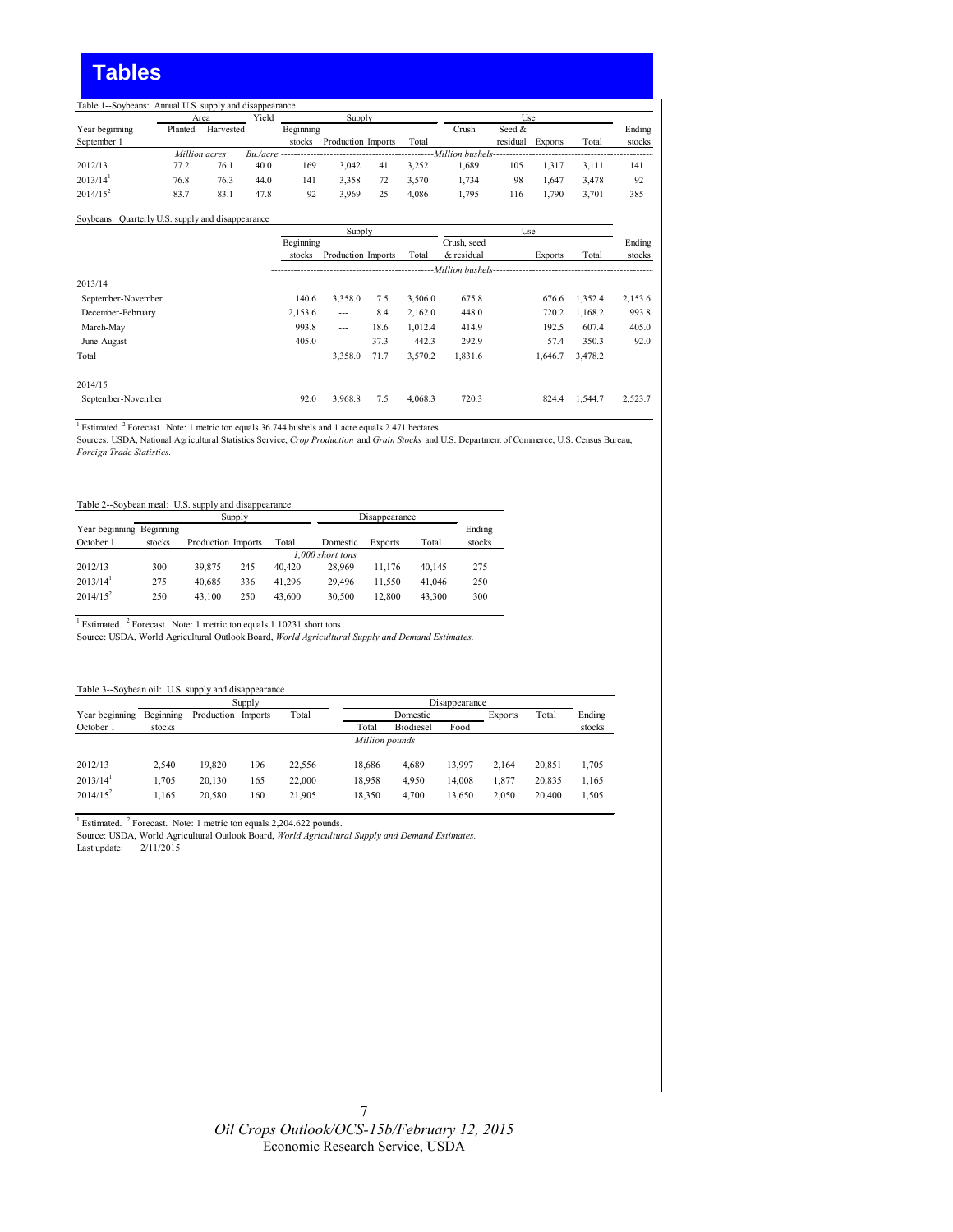#### Table 4--Cottonseed: U.S. supply and disappearance

|                        |           |            | Supply  |       |                  | Disappearance |                |       |       |        |
|------------------------|-----------|------------|---------|-------|------------------|---------------|----------------|-------|-------|--------|
| Year beginning         | Beginning |            |         |       |                  |               |                |       |       | Ending |
| August 1               | stocks    | Production | Imports | Total |                  | Crush         | <b>Exports</b> | Other | Total | stocks |
|                        |           |            |         |       | 1.000 short tons |               |                |       |       |        |
| 2012/13                | 430       | 5.666      | 182     | 6.278 |                  | 2,500         | 191            | 3.094 | 5.786 | 492    |
| $2013/14$ <sup>1</sup> | 492       | 4.203      | 198     | 4,893 |                  | 2,000         | 219            | 2.250 | 4.468 | 425    |
| $2014/15^2$            | 425       | 5.314      | 100     | 5.839 |                  | 2.000         | 275            | 3.075 | 5,350 | 489    |

<sup>1</sup> Estimated. <sup>2</sup> Forecast.

Sources: USDA*,* National Agricultural Statistics Service, *Crop Production* and U.S. Department of Commerce,

U.S. Census Bureau, *Foreign Trade Statistics.*

#### Table 5--Cottonseed meal: U.S. supply and disappearance

|                        |           |            | Supply         |                  |          | Disappearance  |       |        |
|------------------------|-----------|------------|----------------|------------------|----------|----------------|-------|--------|
| Year beginning         | Beginning |            |                |                  |          |                |       | Ending |
| October 1              | stocks    | Production | <b>Imports</b> | Total            | Domestic | <b>Exports</b> | Total | stocks |
|                        |           |            |                | 1.000 short tons |          |                |       |        |
|                        |           |            |                |                  |          |                |       |        |
| 2012/13                | 50        | 1.125      | 0              | 1.175            | 1.012    | 113            | 1.125 | 50     |
| $2013/14$ <sup>1</sup> | 50        | 900        | 0              | 950              | 811      | 89             | 900   | 50     |
| $2014/15^2$            | 50        | 900        |                | 950              | 795      | 105            | 900   | 50     |

<sup>1</sup> Estimated. <sup>2</sup> Forecast.

Source: USDA, Foreign Agricultural Service, *PS&D Online.*

#### Table 6--Cottonseed oil: U.S. supply and disappearance

|                        |           |            | Supply         |       |                | Disappearance  |       |        |  |
|------------------------|-----------|------------|----------------|-------|----------------|----------------|-------|--------|--|
| Year beginning         | Beginning |            |                |       |                |                |       | Ending |  |
| October 1              | stocks    | Production | <b>Imports</b> | Total | Domestic       | <b>Exports</b> | Total | stocks |  |
|                        |           |            |                |       | Million pounds |                |       |        |  |
| 2012/13                | 100       | 800        | 20             | 920   | 599            | 221            | 820   | 100    |  |
| $2013/14$ <sup>1</sup> | 100       | 630        | 32             | 762   | 514            | 148            | 662   | 100    |  |
| $2014/15^2$            | 100       | 640        | 20             | 760   | 510            | 150            | 660   | 100    |  |

<sup>1</sup> Estimated. <sup>2</sup> Forecast.

Source: USDA, Foreign Agricultural Service, *PS&D Online.*

| Table 7--Peanuts: U.S. supply and disappearance |         |             |             |           |            |         |       |                |       |                  |        |       |        |
|-------------------------------------------------|---------|-------------|-------------|-----------|------------|---------|-------|----------------|-------|------------------|--------|-------|--------|
|                                                 |         | Area        | Yield       |           | Supply     |         |       |                |       | Disappearance    |        |       |        |
| Year beginning                                  | Planted | Harvested   |             | Beginning |            |         |       | Domestic       |       | Seed and         |        |       | Ending |
| August 1                                        |         |             |             | stocks    | Production | Imports | Total | food           | Crush | residual Exports |        | Total | stocks |
|                                                 |         | 1.000 acres | Pounds/acre |           |            |         |       | Million pounds |       |                  |        |       |        |
| $2012/13$ <sup>1</sup>                          | 1.638   | 1.604       | 4.211       | 1.003     | 6.754      | 119     | 7,876 | 2.735          | 656   | 524              | ۔ 190ء | 5.105 | 2.771  |
| $2013/14^2$                                     | 1.067   | 1.043       | 4.001       | 2.771     | 4.173      | 88      | 7,032 | 2.886          | 663   | 530              | 1.096  | 5.174 | 1.858  |
| $2014/15^2$                                     | 1.354   | 1,325       | 3,932       | 1.858     | 5.210      | 65      | 7,133 | 2.954          | 656   | 514              | 1,050  | 5.174 | 1.959  |

<sup>1</sup> Estimated. <sup>2</sup> Forecast.

Sources: USDA, National Agricultural Statistics Service, *Crop Production* and *Peanut Stocks and Processing,* and U.S. Department of Commerce,

U.S. Census Bureau, *Foreign Trade Statistics.* Last update: 2/11/2015

> 8 *Oil Crops Outlook/OCS-15b/February 12, 2015*  Economic Research Service, USDA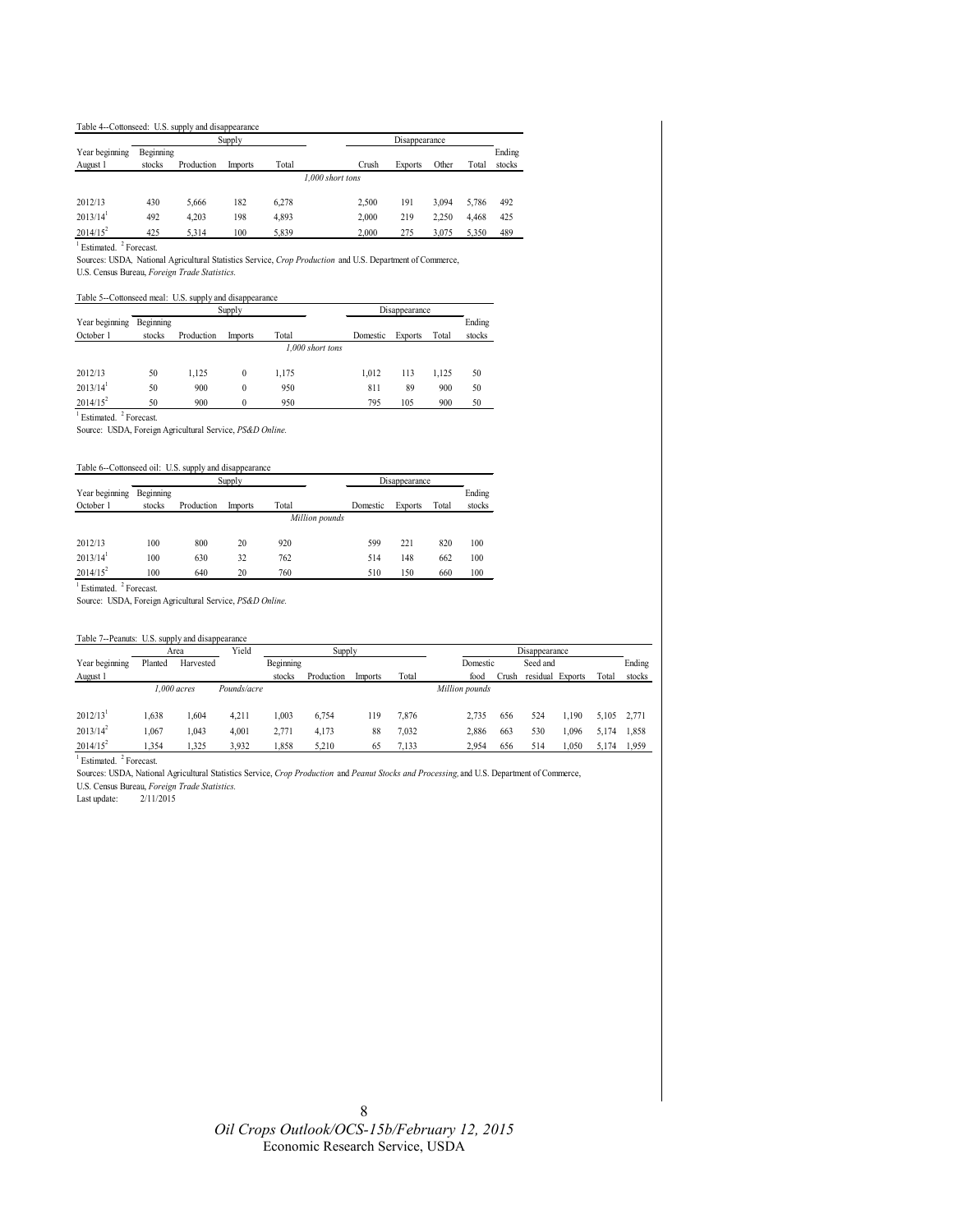| Table 8--Oilseed prices received by U.S. farmers |  |  |
|--------------------------------------------------|--|--|
|--------------------------------------------------|--|--|

| Marketing                 | Soybeans <sup>2</sup> |              | Cottonseed <sup>3</sup> Sunflowerseed <sup>2</sup>                  | Canola <sup>4</sup>           | Peanuts <sup>3</sup>    | Flaxseed <sup>4</sup> |
|---------------------------|-----------------------|--------------|---------------------------------------------------------------------|-------------------------------|-------------------------|-----------------------|
| year                      |                       |              |                                                                     |                               |                         |                       |
|                           | \$/bushel             | \$/short ton | \$/cwt.                                                             | $\mathcal{S}/\mathcal{C}wt$ . | Cents/pound             | \$/bushel             |
|                           |                       |              |                                                                     |                               |                         |                       |
| 2004/05                   | 5.74                  | 107.00       | 13.70                                                               | 10.70                         | 18.90                   | 8.07                  |
| 2005/06                   | 5.66                  | 96.00        | 12.10                                                               | 9.62                          | 17.30                   | 5.94                  |
| 2006/07                   | 6.43                  | 111.00       | 14.50                                                               | 11.90                         | 17.70                   | 5.80                  |
| 2007/08                   | 10.10                 | 162.00       | 21.70                                                               | 18.30                         | 20.50                   | 13.00                 |
| 2008/09                   | 9.97                  | 223.00       | 21.80                                                               | 18.70                         | 23.00                   | 12.70                 |
| 2009/10                   | 9.59                  | 158.00       | 15.10                                                               | 16.20                         | 21.70                   | 8.15                  |
| 2010/11                   | 11.30                 | 161.00       | 23.30                                                               | 19.30                         | 22.50                   | 12.20                 |
| 2011/12                   | 12.50                 | 260.00       | 29.10                                                               | 24.00                         | 31.80                   | 13.90                 |
| 2012/13                   | 14.40                 | 252.00       | 25.40                                                               | 26.50                         | 30.10                   | 13.80                 |
| 2013/14                   | 13.00                 | 246.00       | 21.40                                                               | 20.60                         | 24.90                   | 13.80                 |
| $2014/15$ <sup>1</sup>    | 9.45-10.95            | 175-215      | 20.25-22.75                                                         | 15.75-18.25                   | 20.25-22.75 11.25-12.75 |                       |
| 2013/14                   |                       |              |                                                                     |                               |                         |                       |
| September                 | 13.30                 | 186.00       | 22.40                                                               | 20.70                         | 25.30                   | 13.10                 |
| October                   | 12.50                 | 283.00       | 22.80                                                               | 20.70                         | 26.00                   | 13.40                 |
| November                  | 12.70                 | 248.00       | 20.70                                                               | 20.30                         | 26.60                   | 13.40                 |
| December                  | 13.00                 | 246.00       | 18.80                                                               | 20.70                         | 24.60                   | 13.40                 |
| January                   | 12.90                 | 230.00       | 19.60                                                               | 19.80                         | 25.40                   | 13.80                 |
| February                  | 13.20                 | 226.00       | 22.80                                                               | 18.50                         | 24.30                   | 13.80                 |
| March                     | 13.70                 | NA           | 21.60                                                               | 18.40                         | 25.00                   | 13.50                 |
| April                     | 14.30                 | NA           | 22.30                                                               | 19.50                         | 24.20                   | 13.90                 |
| May                       | 14.40                 | NA           | 24.10                                                               | 21.70                         | 23.70                   | 14.90                 |
| June                      | 14.30                 | NA           | 22.80                                                               | 20.80                         | 20.00                   | 14.40                 |
| July                      | 13.10                 | NA           | 22.10                                                               | 20.70                         | 21.70                   | 14.00                 |
| August                    | 12.40                 | 182.00       | 22.40                                                               | 17.80                         | 22.10                   | 13.30                 |
| 2014/15                   |                       |              |                                                                     |                               |                         |                       |
| September                 | 10.90                 | 175.00       | 20.20                                                               | 16.20                         | 21.50                   | 11.70                 |
| October                   | 9.97                  | 201.00       | 22.80                                                               | 15.60                         | 21.00                   | 11.50                 |
| November                  | 10.20                 | 198.00       | 19.80                                                               | 17.10                         | 21.40                   | 11.60                 |
| December                  | 10.30                 | 186.00       | 19.60                                                               | 16.60                         | 21.00                   | 11.40                 |
| $\,$ $\,$<br>Preliminary. | $\sqrt{2}$            |              | September-August. <sup>3</sup> August-July. <sup>4</sup> July-June. |                               |                         |                       |

NA = Not available. cwt.=hundredweight.

Source: USDA, National Agricultural Statistics Service, *Agricultural Prices.*  Last update: 2/11/2015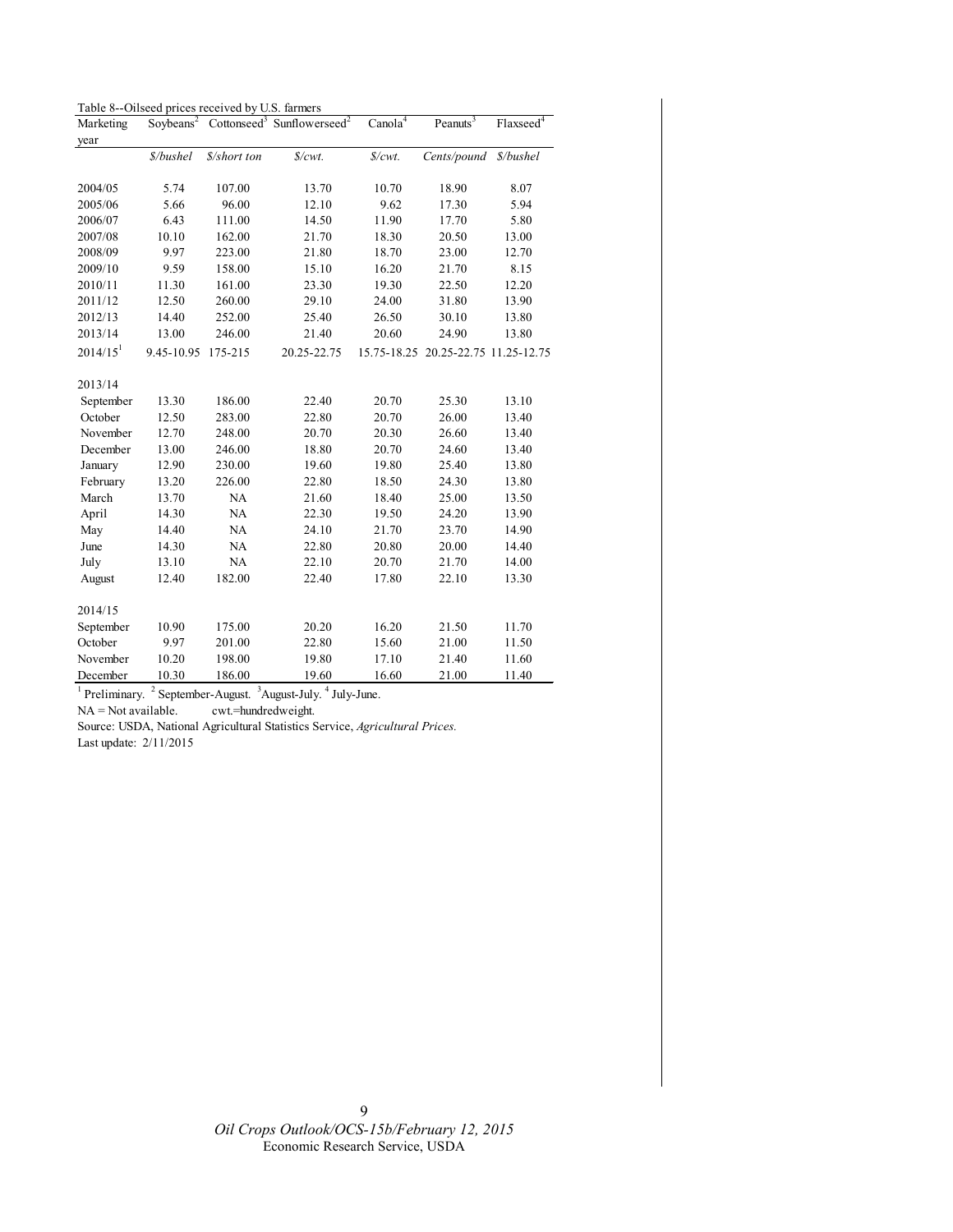| Table 9--U.S. vegetable oil and fats prices |                       |            |                          |                  |                |                  |                   |                     |
|---------------------------------------------|-----------------------|------------|--------------------------|------------------|----------------|------------------|-------------------|---------------------|
| Marketing                                   | Soybean               |            | Cottonseed Sunflowerseed | Canola           | Peanut         | Corn             | Lard <sup>6</sup> | Edible              |
| year                                        | $\Omega$ <sup>2</sup> | oil $^3\,$ | oil <sup>4</sup>         | oil <sup>4</sup> | oil $^{\rm 5}$ | oil <sup>6</sup> |                   | tallow <sup>6</sup> |
|                                             |                       |            |                          | Cents/pound      |                |                  |                   |                     |
|                                             |                       |            |                          |                  |                |                  |                   |                     |
| 2004/05                                     | 23.01                 | 28.01      | 43.71                    | 30.78            | 53.63          | 27.86            | 21.80             | 18.48               |
| 2005/06                                     | 23.41                 | 29.47      | 40.64                    | 31.00            | 44.48          | 25.18            | 21.74             | 18.16               |
| 2006/07                                     | 31.02                 | 35.70      | 58.03                    | 40.57            | 52.99          | 31.80            | 28.43             | 27.32               |
| 2007/08                                     | 52.03                 | 73.56      | 91.15                    | 65.64            | 94.53          | 69.40            | 40.85             | 41.68               |
| 2008/09                                     | 32.16                 | 37.10      | 50.24                    | 39.54            | 78.49          | 32.75            | 26.72             | 25.47               |
| 2009/10                                     | 35.95                 | 40.27      | 52.80                    | 42.88            | 59.62          | 39.29            | 31.99             | 32.26               |
| 2010/11                                     | 53.20                 | 54.50      | 86.12                    | 58.68            | 77.24          | 60.76            | 51.52             | 51.34               |
| 2011/12                                     | 51.90                 | 53.22      | 83.20                    | 57.19            | 100.15         | 56.09            | 48.11             | 50.33               |
| 2012/13                                     | 47.13                 | 48.60      | 65.87                    | 56.17            | 91.83          | 46.66            | 51.80             | 43.24               |
| 2013/14                                     | 38.23                 | 60.66      | 59.12                    | 43.70            | 68.23          | 39.43            | 43.93             | 39.76               |
| $2014/15$ <sup>1</sup>                      | 30.0-34.0             | 38.5-42.5  | 58.0-62.0                | 36.0-40.0        | 57.0-61.0      | 31.0-35.0        | 36.0-40.0         | 30.0-34.0           |
| 2013/14                                     |                       |            |                          |                  |                |                  |                   |                     |
| October                                     | 39.66                 | 41.19      | 60.50                    | 44.88            | 81.00          | 37.85            | 43.00             | 33.17               |
| November                                    | 39.58                 | 42.05      | 57.40                    | 45.05            | 78.70          | 38.79            | 48.00             | 38.88               |
| December                                    | 37.63                 | 43.19      | 57.00                    | 42.63            | 75.38          | 38.31            | 41.50             | 39.62               |
| January                                     | 34.95                 | 47.10      | 57.00                    | 39.75            | 65.70          | 38.79            | 33.00             | 35.84               |
| February                                    | 37.11                 | 57.81      | 57.00                    | 42.56            | 62.06          | 41.07            | 38.00             | 35.67               |
| March                                       | 40.82                 | 69.94      | 58.00                    | 45.75            | 59.06          | 43.19            | 40.67             | 41.63               |
|                                             |                       |            |                          | 47.63            |                |                  |                   | 45.50               |
| April                                       | 41.87                 | 75.00      | 59.00                    |                  | 57.75          | 41.94            | 53.00             |                     |
| May                                         | 40.68                 | 84.25      | 59.00                    | 47.50            | 57.20          | 41.02            | NA                | 47.00               |
| June                                        | 39.84                 | 83.31      | 57.50                    | 46.00            | 58.25          | 40.01            | 45.00             | 42.00               |
| July                                        | 37.60                 | 73.15      | 61.00                    | 43.63            | 58.63          | 39.02            | NA                | 40.83               |
| August                                      | 35.04                 | 61.25      | 63.00                    | 40.10            | 62.80          | 38.00            | 46.50             | 40.90               |
| September                                   | 33.99                 | 49.63      | 63.00                    | 38.94            | 61.75          | 35.17            | 50.67             | 36.07               |
| 2014/15                                     |                       |            |                          |                  |                |                  |                   |                     |
| October                                     | 34.10                 | 41.45      | 63.00                    | 39.45            | 59.95          | 34.50            | 48.00             | 30.33               |
| November                                    | 33.45                 | 40.75      | 61.75                    | 38.94            | 60.63          | 33.96            | 42.81             | 35.05               |
| December                                    | 32.56                 | 40.31      | 58.00                    | 39.25            | 60.13          | 33.68            | 35.91             | 36.11               |
| January <sup>1</sup>                        | 32.33                 | 44.95      | 63.00                    | 38.80            | 56.15          | 34.86            | 29.50             | 31.20               |

<sup>1</sup> Preliminary. <sup>2</sup> Decatur, IL. <sup>3</sup> PBSY Greenwood, MS. <sup>4</sup> Midwest. <sup>5</sup> Southeast mills. <sup>6</sup> Chicago. NA = Not available.

Sources: USDA, Agricultural Marketing Service, *Monthly Feedstuff Prices* and *Milling and Baking News.*  Last update: 2/11/2015